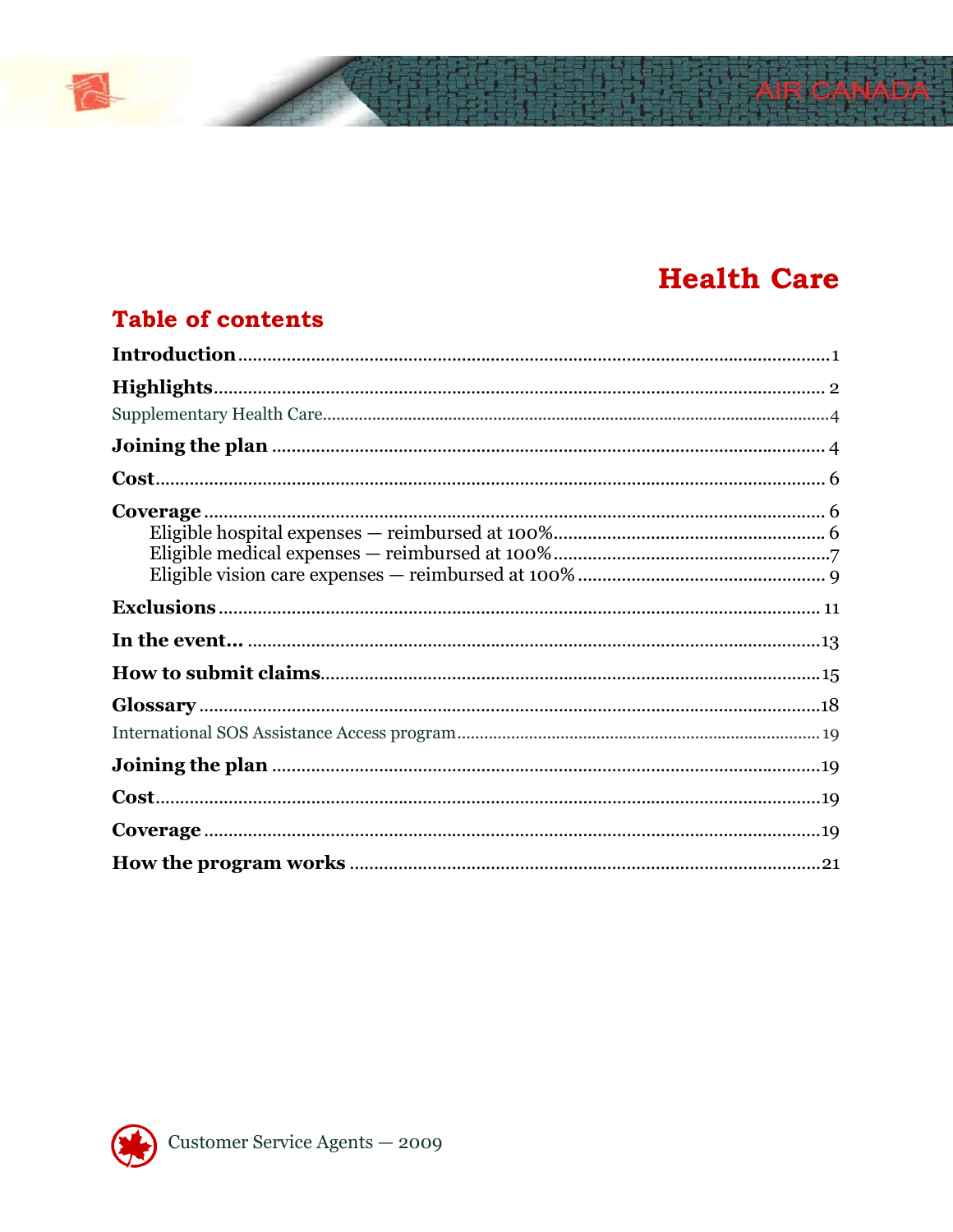# Health Care

Your provincial health care coverage pays for basic hospital and medical expenses. Coverage varies from one province to another, but all cover standard ward hospital accommodation and related services, as well as doctors' fees. In certain provinces and for some age groups, these plans also pay for part of the costs for medication and dental care.

Should you or a family member require costly medical care, Air Canada's Supplementary Health plan, which is administered by ClaimSecure, provides additional financial assistance. Coverage under Air Canada's Supplementary Health plan is dependent upon your participating in a provincial health care plan. If you reside outside Canada, the Supplementary Health plan will not pay for expenses normally paid by your provincial health care plan.

Please note that if the government coverage reduces or eliminates any type of expense, the Supplementary Health plan will not necessarily be responsible for covering it, and your group coverage or its financing could be changed. This cost-control measure is designed to reasonably balance coverage and costs.

You and your family are also covered under a special program called the International SOS Assistance Access program. This program offers emergency out-of-country assistance to supplement your coverage under Air Canada's Supplementary Health plan and provincial health care plans. It is one of the best international medical assistance networks available for medical emergencies while travelling outside of Canada. It provides complete medical assistance, consultation and transportation, on a worldwide basis with multilingual personnel and doctors on call 24 hours a day.

If you have any questions or require further details concerning covered expenses, please call ClaimSecure at:

**Across Canada** 1 888-982-7878 (toll free)

**Introduction** 

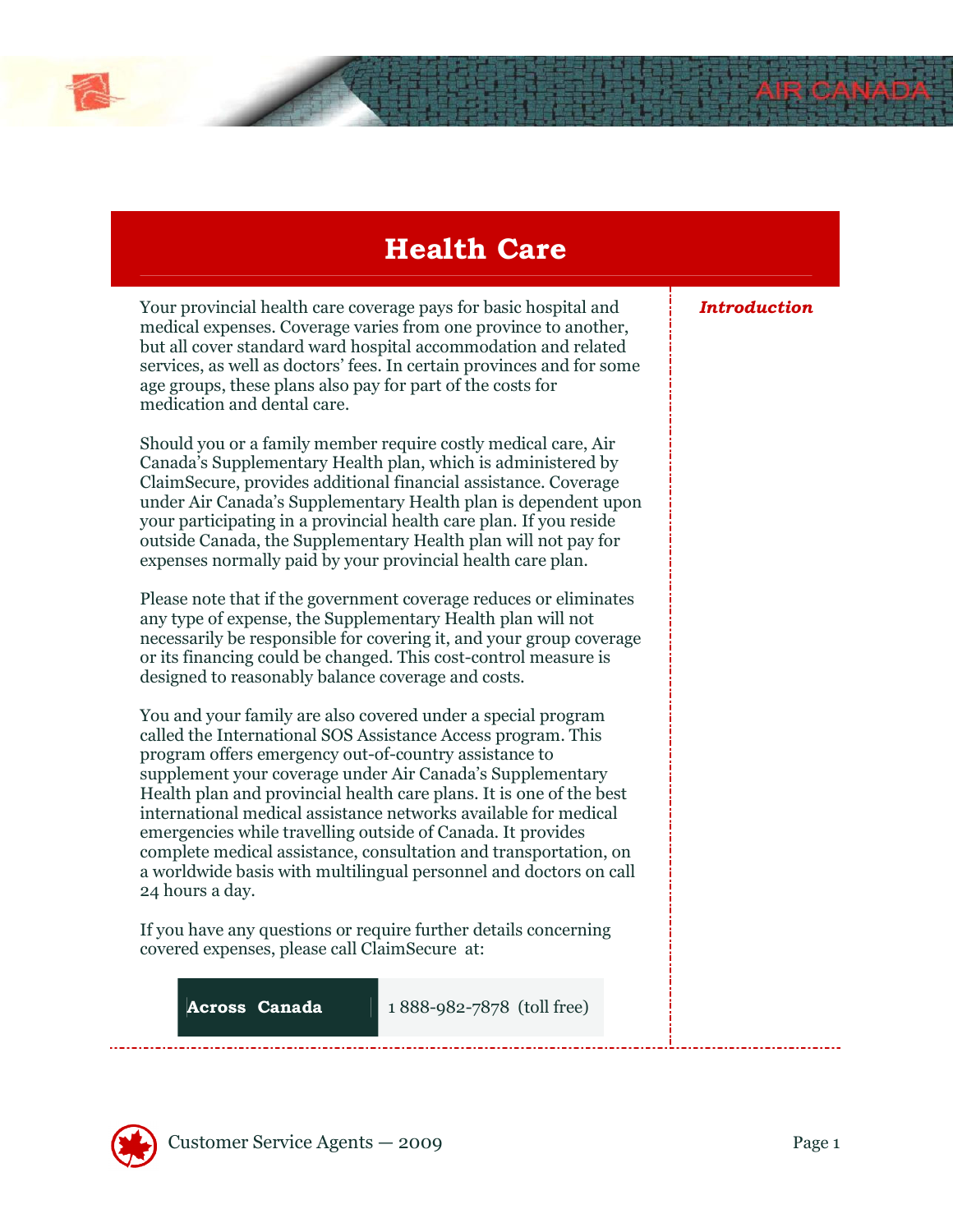These highlights give an overview of your current health care coverage. Please read the following pages for detailed information on which benefit payments will be determined. Highlights

| Eligibility                         | Permanent employees: as of your first day of<br>employment<br>Temporary employees: after 6 months of<br>▶<br>continuous service, provided successful<br>completion of medical examination<br>Eligible dependents: on the day you become<br>$\blacktriangleright$<br>eligible for coverage                                                                                                                                                                                                                                                                                                                                                                                                                                                                                                             |  |
|-------------------------------------|-------------------------------------------------------------------------------------------------------------------------------------------------------------------------------------------------------------------------------------------------------------------------------------------------------------------------------------------------------------------------------------------------------------------------------------------------------------------------------------------------------------------------------------------------------------------------------------------------------------------------------------------------------------------------------------------------------------------------------------------------------------------------------------------------------|--|
| Supplementary<br><b>Health plan</b> | After an annual deductible of \$10 per<br>person, up to \$20 per family:<br>100% reimbursement:<br>• Hospital expenses for a semiprivate<br>room that exceed the standard ward rate<br>• Convalescent care in semiprivate<br>accommodation (custodial care not<br>covered)<br>Out-of-country emergency treatment,<br>subject to certain limits<br>Drugs available by prescription only and<br>$\bullet$<br>not readily available over the counter<br>Home nursing care, subject to certain<br>limits<br>• Professional ambulance services<br>Services of a psychologist, subject to<br>$\bullet$<br>certain limits<br>Services of a chiropractor, osteopath,<br>$\bullet$<br>naturopath and podiatrist, in certain<br>provinces, subject to certain limits<br>Hearing aids, subject to certain limits |  |

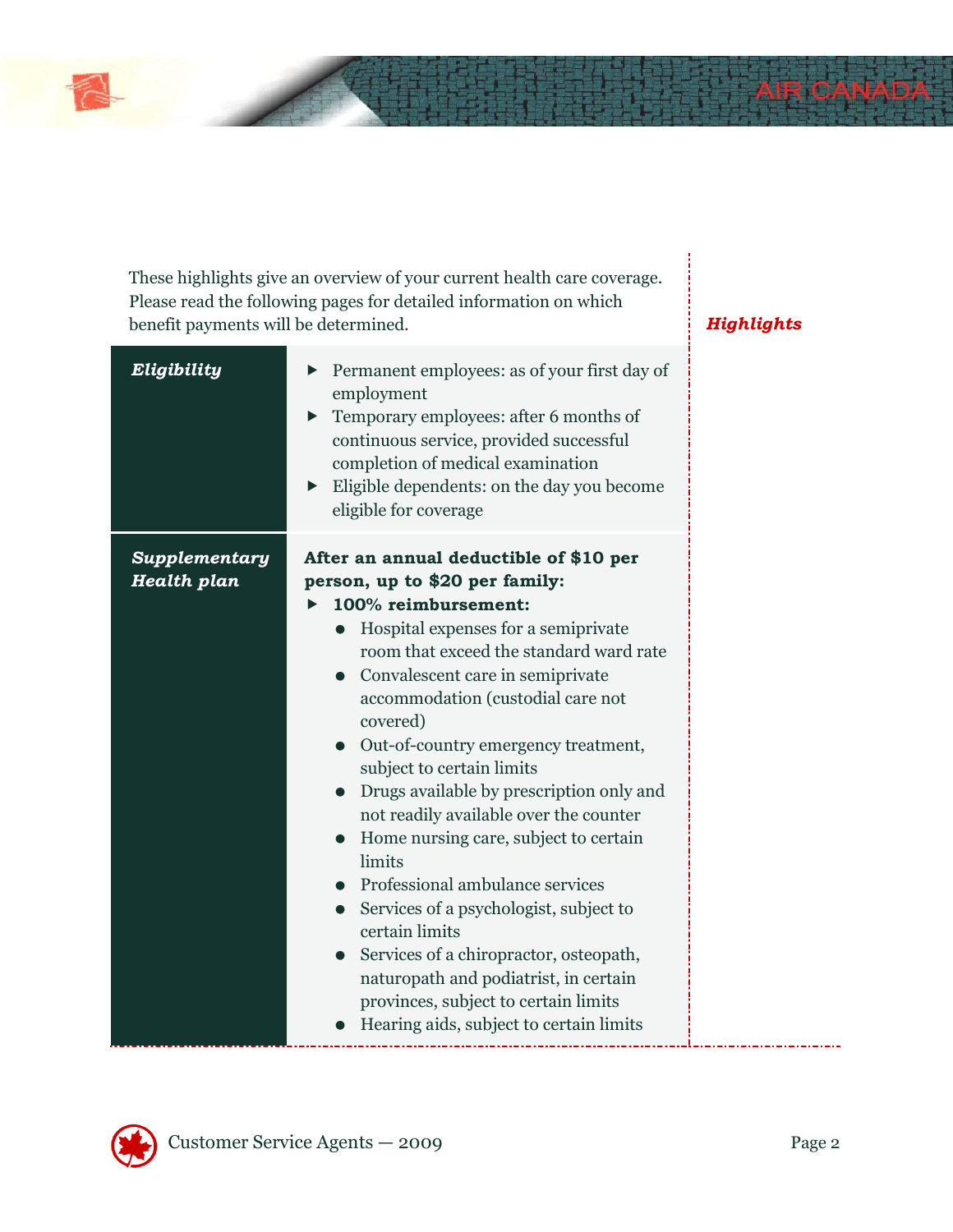| <b>Supplementary</b><br>Health plan<br>$\langle \textit{cont'}d \rangle$ | 100% reimbursement, no<br>$\blacktriangleright$<br>deductible:<br>• Vision care expenses for prescribed<br>eyeglasses and contact lenses, to a<br>maximum of \$225 per person in any<br>24-month period<br><b>Coordination of benefits allowed</b> | Highlights<br>(cont'd) |
|--------------------------------------------------------------------------|----------------------------------------------------------------------------------------------------------------------------------------------------------------------------------------------------------------------------------------------------|------------------------|
| <b>International</b><br><b>SOS Assistance</b><br><b>Access program</b>   | International medical assistance in the event<br>of medical emergencies while travelling<br>outside of Canada, including emergency<br>evacuation, medically supervised repatriation,<br>legal services and access to interpreters                  |                        |
| <b>Cost of coverage</b>                                                  | Currently paid in full by Air Canada                                                                                                                                                                                                               |                        |

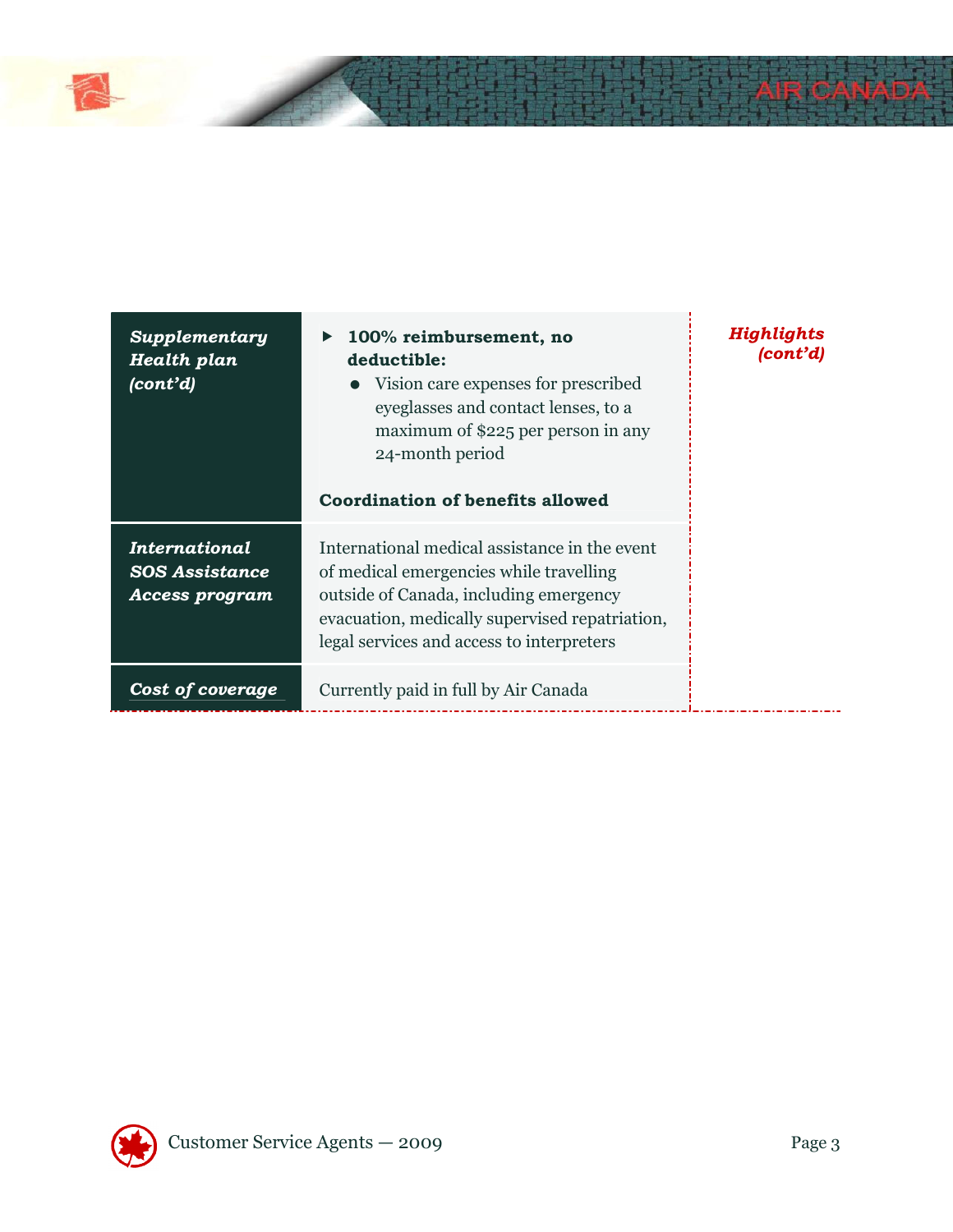## Supplementary Health Care

**Permanent employees** are automatically covered under the plan from their first day of employment.

**Temporary employees** become covered after six months of continuous service, provided they have successfully passed the Company medical examination.

Coverage for your dependents becomes effective on the same date as yours, provided they meet the eligibility requirements and reside in Canada. If you do not have eligible dependents when you first become eligible and you do so later on, their coverage will begin when you enroll them for coverage on your ClaimSecure eProfile.

#### Who is eligible as a dependent?

Your eligible dependents are:

▶ Your spouse

Your spouse is:

- The person who is legally married to you, or
- The person of the opposite sex who lives with you and is the father or mother (biological or adoptive) of at least one of your children, or
- The person of the same or opposite sex who has been living with you in a conjugal relationship for at least 12 consecutive months, or
- The person of the same or opposite sex who lives with you and had previously lived with you for a period of at least 12 consecutive months.

If more than one person meets the above definition, the person currently living with you will take precedence.

Joining the plan

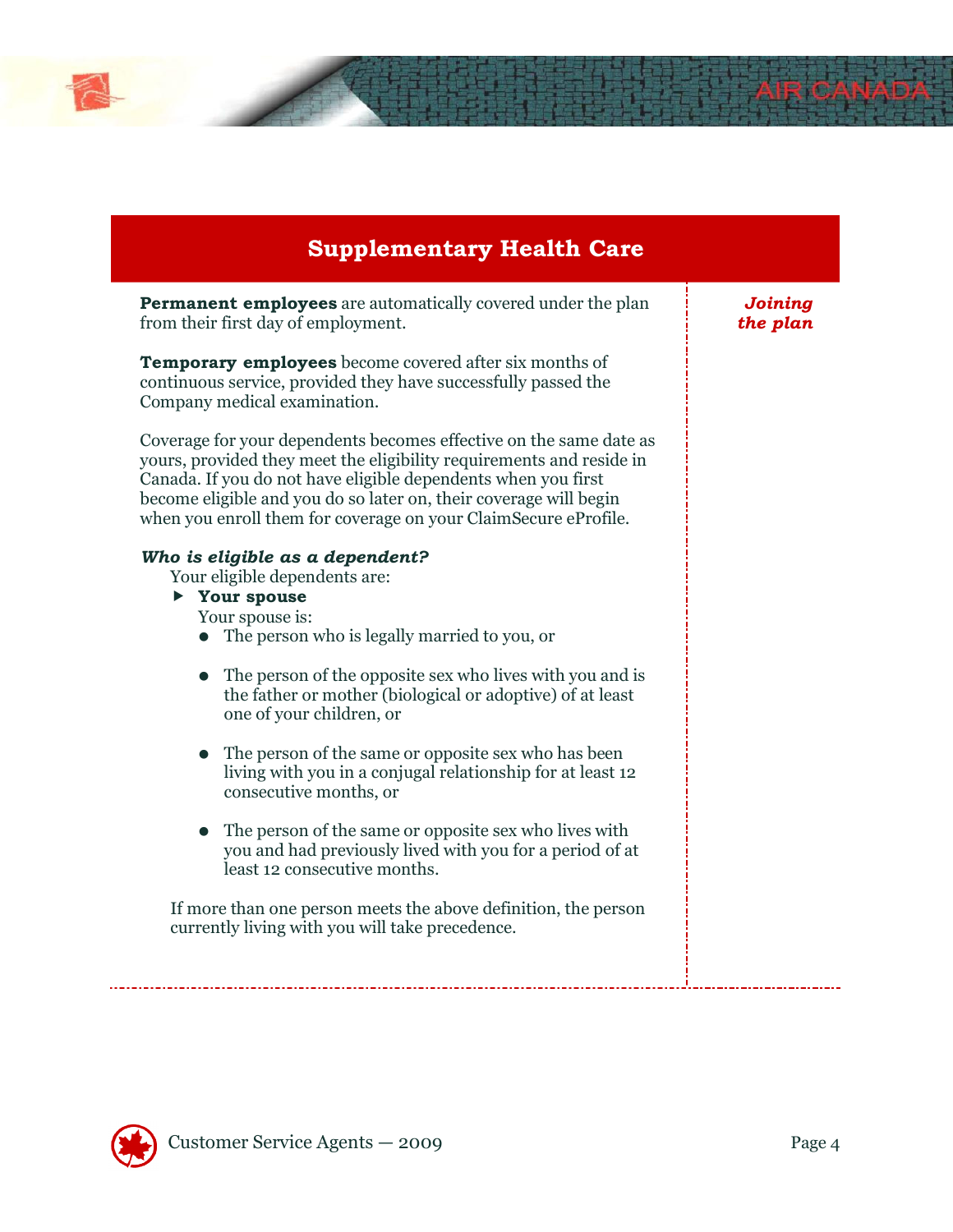#### Your unmarried children

Your unmarried children include your natural or legally adopted children as well as your spouse's children and any foster children.

Your unmarried children must be under age 21 and depend solely on you for support. Dependent students remain covered beyond age 21 until age 25, provided they are registered students in full-time attendance at a university or a similar institution of learning. The plan administrator may require proof of registration.

Children who are totally and permanently disabled before reaching age 21 remain covered beyond the age limit, provided they were insured before their 21st birthday, are incapable of self-sustaining employment and wholly depend on you for support and maintenance.

#### How do I join?

To activate your coverage, log on to the ACaeronet portal under the 'My HR' tab and register yourself and any eligible dependents on ClaimSecure's eProfile system. You will receive an Air Canada Health Care card which you can use for prescription drugs and dental services if your dentist is set up to process claims electronically.

You can update your dependent information, banking information, obtain pre-populated claim forms and view claims history by logging on to your ClaimSecure eProfile at any time.

#### Can I choose not to join?

No. Coverage is automatic as soon as you and your dependents become eligible. For tax purposes, however, you may choose single coverage instead of family coverage if you live in Quebec and your spouse has family coverage at work.

#### I have a 23-year-old child who recently left the work force to return to school full-time. Is he eligible for coverage under the plan?

No. Any child over 21 whose eligibility for dependent status was withdrawn may not be considered a dependent at a later date.

Joining the plan (cont'd)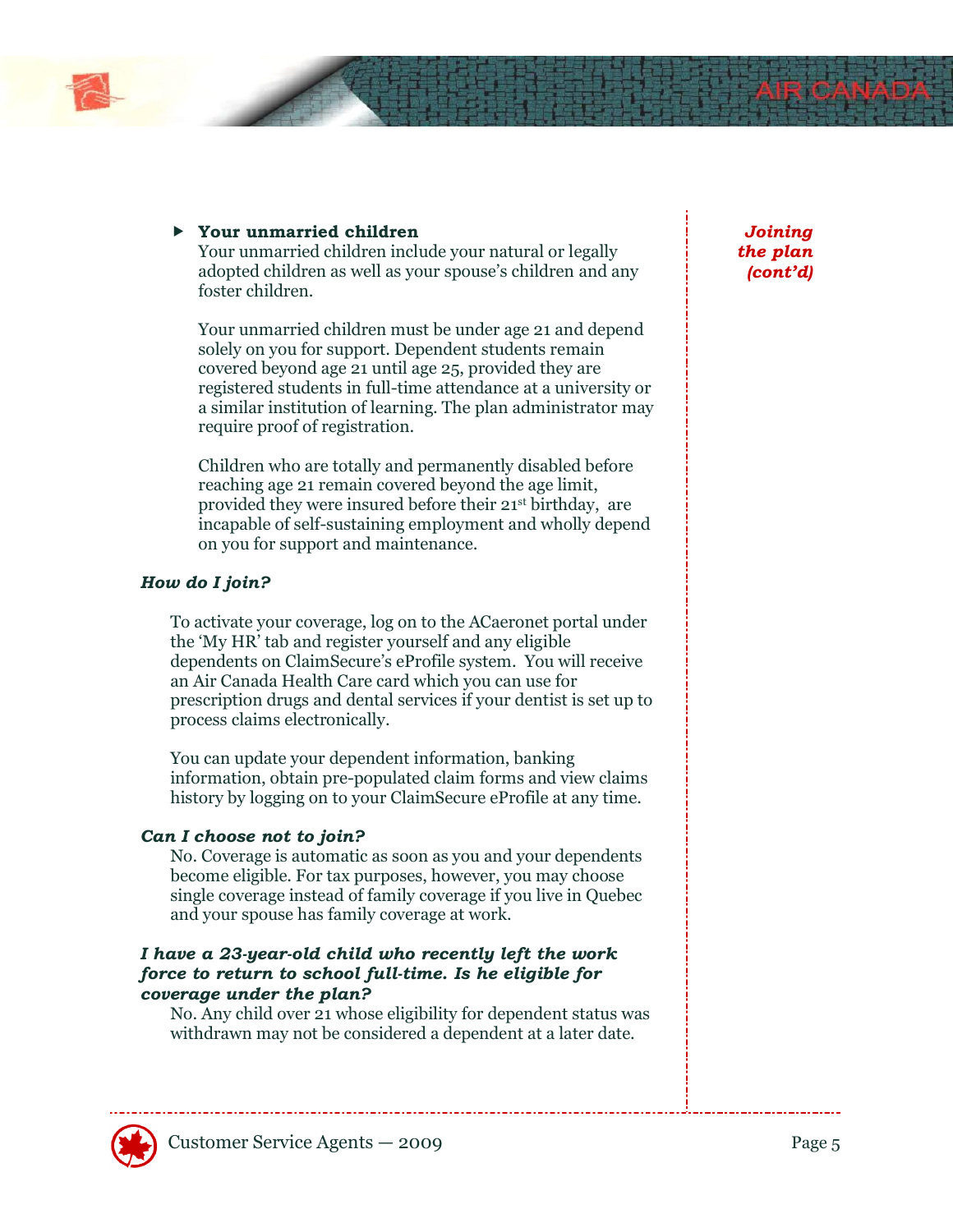

| What happens if an eligible dependent is in the hospital<br>on the day coverage is supposed to begin?<br>If a dependent is hospitalized on the day before coverage would<br>normally take effect, coverage becomes effective on the day the<br>dependent leaves the hospital.                         |          |
|-------------------------------------------------------------------------------------------------------------------------------------------------------------------------------------------------------------------------------------------------------------------------------------------------------|----------|
| Air Canada currently pays the entire cost of the Supplementary<br>Health plan.                                                                                                                                                                                                                        | Cost     |
| Do I have to pay income tax on this coverage?<br>You do not pay income tax on this coverage, except if you live in<br>Quebec where current legislation requires that you pay<br>provincial income tax on Air Canada's cost to provide this<br>coverage.                                               |          |
| The plan provides hospital, medical and vision care coverage. Once<br>you have paid an annual deductible of \$10 per person, to a<br>maximum of \$20 per family, the plan will reimburse you for the<br>eligible expenses described below. There is no deductible to pay for<br>vision care expenses. | Coverage |
| To be eligible for reimbursement, all expenses must be:<br>$\triangleright$ prescribed by a physician;                                                                                                                                                                                                |          |
| reasonable and customary as compared to the prices<br>generally charged in the area where the expenses are<br>incurred; and                                                                                                                                                                           |          |
| medically required for treatment of a non-occupational<br>▶<br>illness or injury, i.e. they are not covered under a<br>workers' compensation act or occupational illness<br>legislation.                                                                                                              |          |
| Eligible hospital expenses — reimbursed at 100%<br>Semiprivate hospital accommodation, over the standard<br>ward charge covered by your provincial health care plan.                                                                                                                                  |          |
| Semiprivate accommodation for convalescent care (but<br>not for custodial care) in an accredited institution operated<br>primarily for the care and treatment of sick and injured persons.                                                                                                            |          |
|                                                                                                                                                                                                                                                                                                       |          |

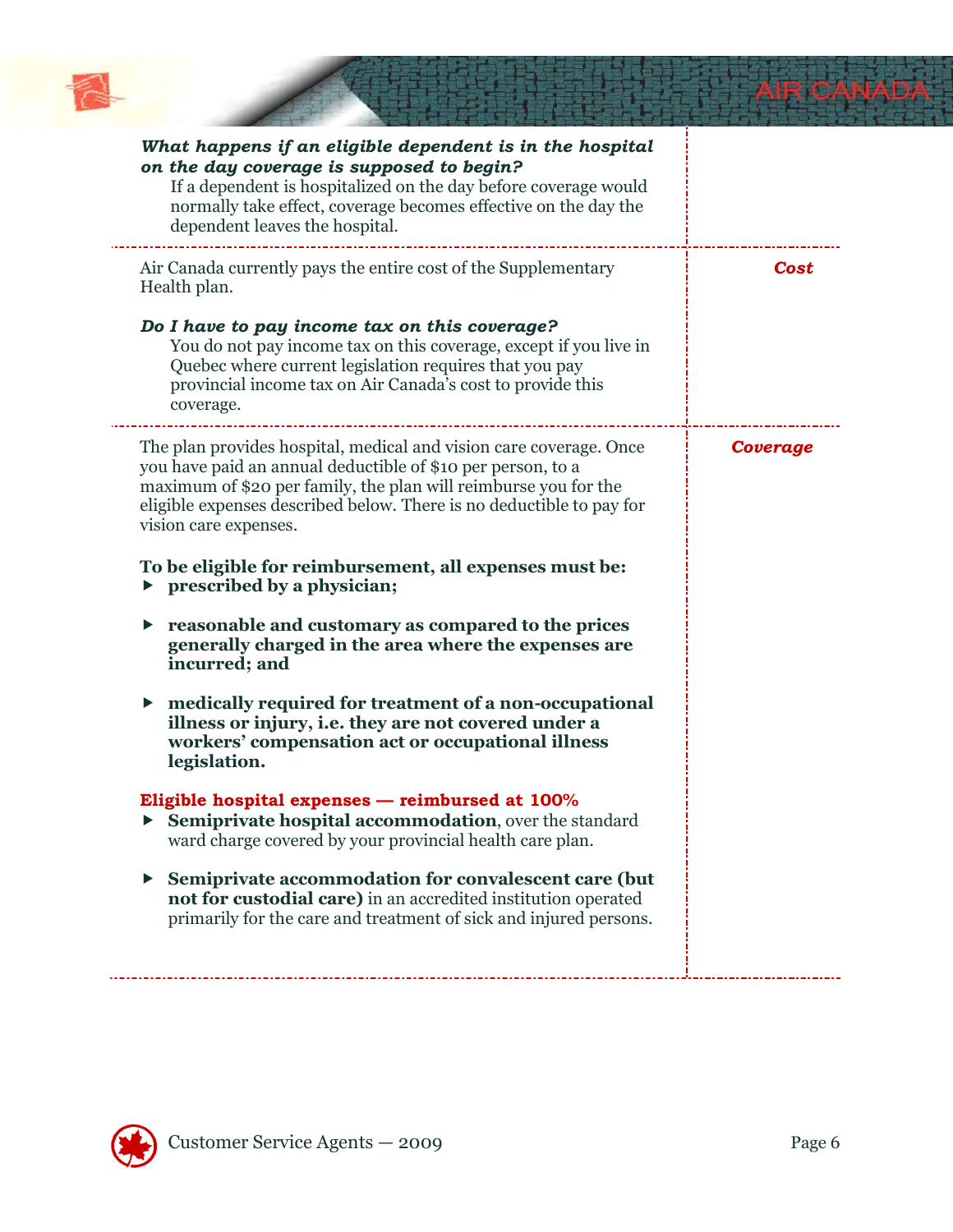

#### Eligible medical expenses — reimbursed at 100%

Out-of-country emergency treatment — unexpected, emergency treatment, up to a lifetime maximum of \$25,000 for each person. If you decide to purchase personal insurance before going on a trip outside your province of residence, the Air Canada plan will pay up to \$2,500 per person per emergency and your personal plan, the excess. This would protect you from using up your lifetime maximum in any one emergency.

- $\blacktriangleright$  **Ambulance** professional ambulance services to the hospital when medically necessary. The administrator may request medical proof.
- $\triangleright$  **Dental services** services rendered by a dentist or an oral surgeon for the treatment of a fractured jaw or injuries to natural teeth within six months of an accident, including dentures to replace natural teeth, dental surgery, X-rays, anaesthetics and required medicines. Root canal therapy and the extraction of teeth that are not impacted are excluded.
- $\blacktriangleright$  **Hearing aids** up to \$750 per person, every five years.

#### ▶ Medical services and supplies

- diagnostic X-ray and laboratory procedures;
- oxygen and its administration;
- blood transfusions including the cost of blood;
- rental of a wheelchair, hospital bed, iron lung or maximist machine (for asthmatic patients);
- Splints, trusses, braces, crutches, casts, artificial limbs and eyes;
- $\bullet$  certain therapeutic appliances such as elastic stockings, diabetic kits and colostomy appliances;
- X-ray and radium therapy, radioactive isotopes;
- electroshock therapy; and
- hyperbaric oxygen therapy and hyperbaric chamber treatment.
- Surgical brassieres or camisoles  $-$  two in any period of 12 consecutive months, up to \$50 for each camisole or brassiere (including taxes).

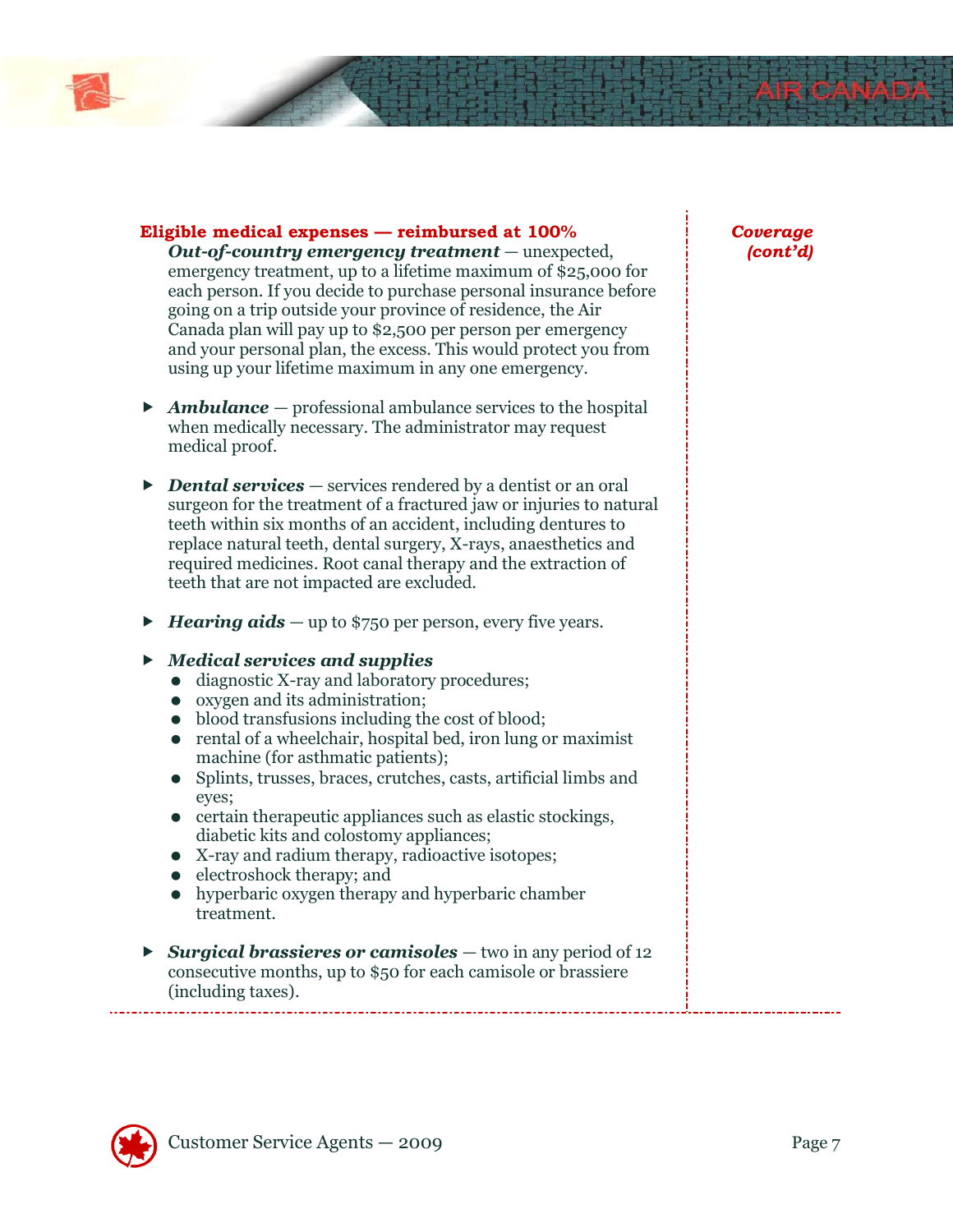- $\triangleright$  Orthopedic boots and shoes when attached to a brace, or modifications to them, less the cost of an ordinary pair of shoes (\$75 for men, \$68 for women and \$36 for children); safety shoes and boots are covered provided they are prescribed by a podiatrist and when off-the-shelf is considered inappropriate by the supplier in writing (limited to one pair per calendar year). Note: The extra cost of safety toe caps is not covered.
- $\triangleright$  **Physiotherapy** the reasonable and customary charges for the services of a qualified physiotherapist.
- **Prescription drugs** medicines requiring a written prescription by a physician that are issued by a licensed pharmacist and not readily available over the counter.

The Administrator will utilize the "Canadian Compendium of Pharmaceuticals and Specialties" to determine the classification and eligibility of 'prescribed medicines'. This will include only drugs which by law or convention require a physician's or dentist's prescription.

- **Prescribed drugs to eliminate the use of tobacco**  $-$  to a lifetime maximum of two treatments per person.
- ▶ Services of licensed chiropractors, osteopaths, naturopaths and podiatrists  $-$  up to \$50 per visit and \$100 for X-rays. Benefits are limited to \$1,000 per person or \$2,000 per family in a calendar year.

The plan will pay only the eligible expenses above those covered under provincial plans. In addition, in certain provinces, benefits are payable only once provincial coverage has been exhausted.

- Services of a qualified psychologist the plan pays  $50\%$ of fees per visit, up to an annual maximum of \$750 per person or \$1,500 per family.
- $\triangleright$  **Nursing services**  $-60\%$  to a maximum of \$30 per day, no limit.

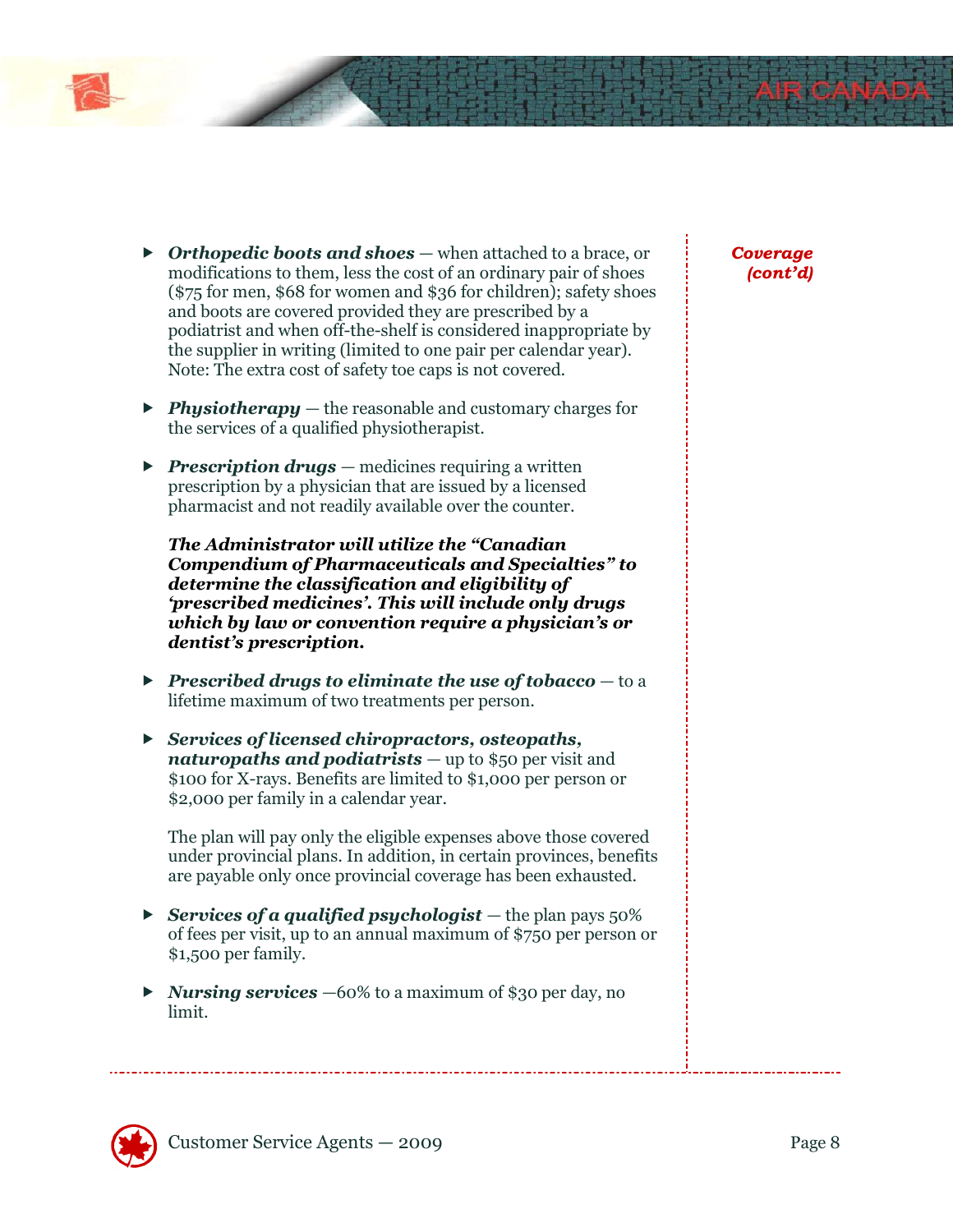- **Speech therapy** services of a qualified speech therapist to an annual maximum of \$1,000 per person or \$2,000 per family.
- $\blacktriangleright$  Prescription drugs for the treatment of erectile **dysfunction**  $-$  medicines requiring a written prescription by a physician, that are issued by a licensed pharmacist and not readily available over the counter, up to an annual maximum of \$1,000 per person.

#### Eligible vision care expenses — reimbursed at 100%

▶ Prescribed lenses and frames, safety glasses and contact lenses — up to \$225 per person in any consecutive 24-month period.

For severe eye damage, when vision acuity cannot be improved to the 20/40 level in the better eye by spectacle lenses, the allowance for contact lenses will be \$360.00, once per person in a lifetime.

However, should you purchase contact lenses for severe eye damage as well as prescribed lenses and frames or safety glasses, all within the same consecutive 24-month period, the maximum payable from the plan during that period will be \$300 per person.

For employees residing in a province where eye examinations performed by an optometrist or an ophthalmologist are not covered by the provincial medicare, the plan will pay for reasonable and customary charges once per any consecutive full 24-month period.

#### Does the plan have a maximum reimbursement level?

Yes. If you are a permanent full-time employee, the maximum lifetime reimbursement is \$50,000 per person. Each year, however, up to \$2,000 in benefits paid the previous year will be reinstated automatically to each covered person's lifetime maximum.

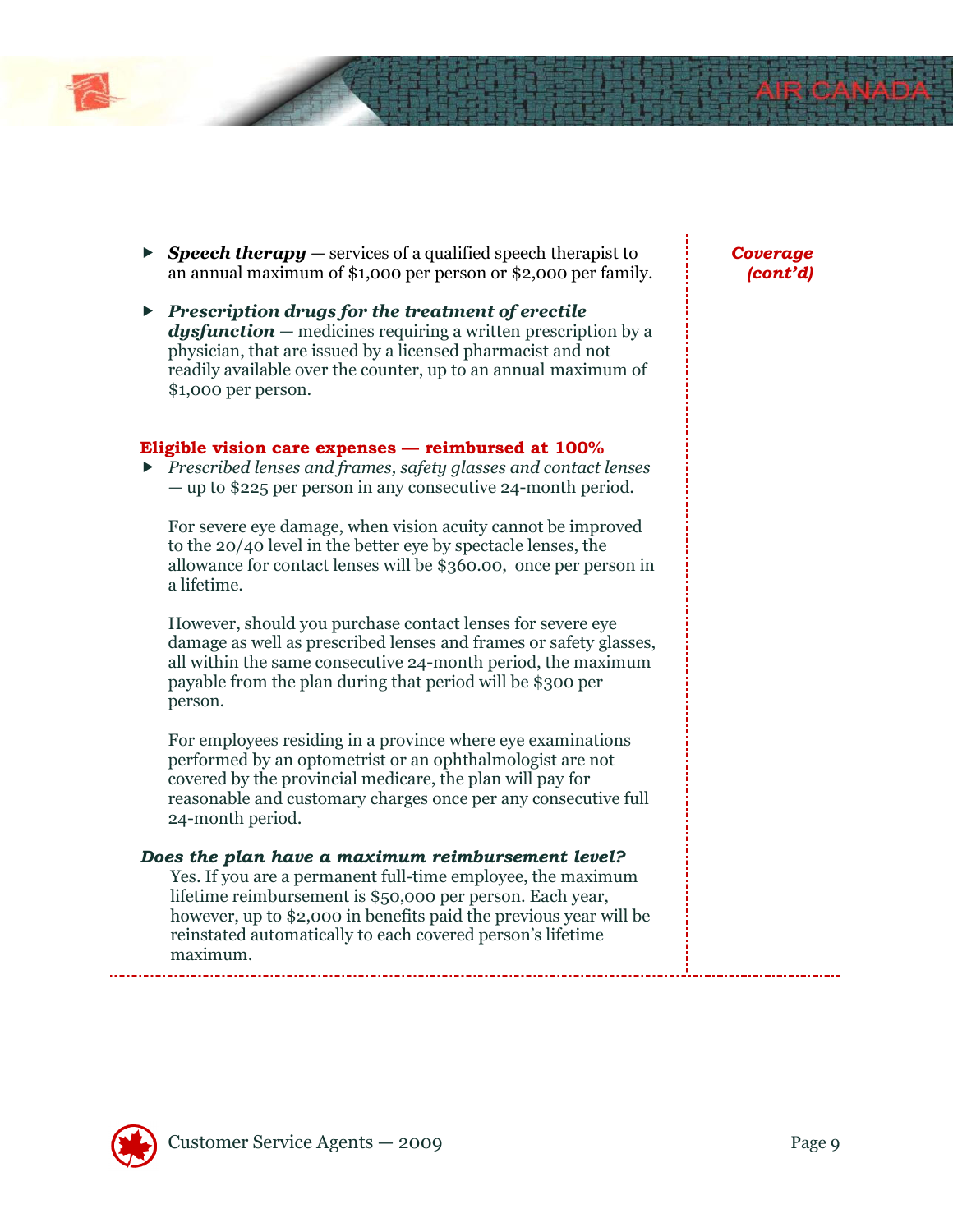

#### Is there a maximum duration per hospital stay?

No. Coverage is provided for an unlimited number of days, subject to the lifetime maximum reimbursement.

#### Do I have to pay more than one deductible during the year?

No. Once you have paid the deductible in a given year, no other deductible has to be met for the balance of that year.

#### If I need health care while I'm outside Canada, will the plan cover the cost?

Yes. Once you have paid the annual deductible, the plan will cover all eligible medical and hospital expenses that you or your eligible dependents may incur outside Canada in the event of an unexpected emergency only, above the provincial health care coverage. A lifetime maximum of \$25,000 for each person applies. This maximum is separate from the preceding maximum and may not be reinstated.

#### My child goes to school outside Canada. Does the plan still cover expenses?

As long as your children remain eligible, they will be covered by the Supplementary Health plan. However, coverage is for out-ofcountry emergency treatment only. You may wish to purchase additional coverage to supplement the Company plan.

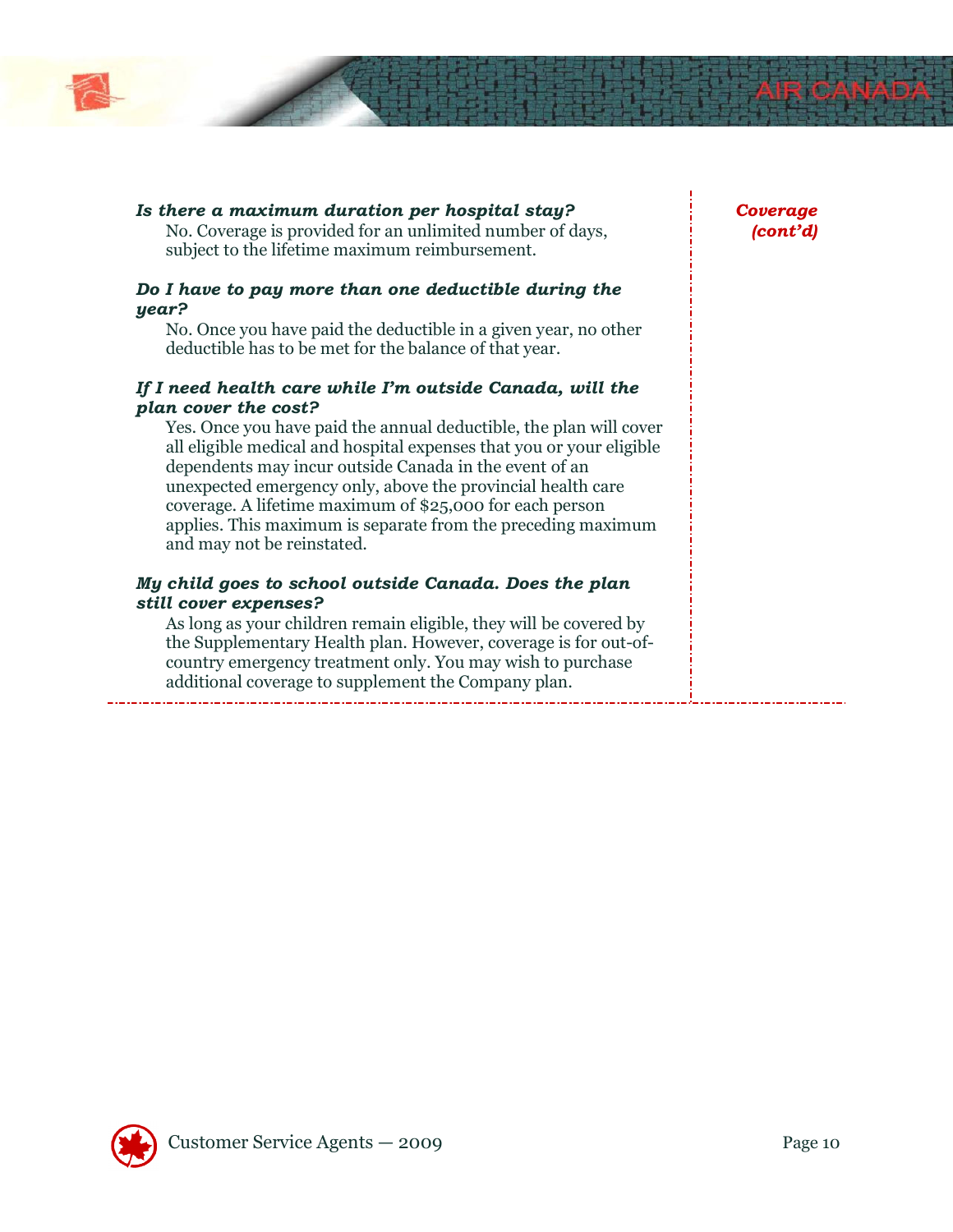

No benefits are payable for:

- Expenses covered under any workers' compensation act.
- Expenses incurred before coverage began.
- Expenses that private insurers are not permitted to cover by law.
- ▶ Health care services or supplies required as a result of war.
- ▶ Services of Christian Science Practitioners, chiropodists, ergo therapists, acupuncturists and masseurs.
- $\triangleright$  Services or supplies to which an insured person is entitled without charge by law or for which a charge is made only because the person has insurance.
- ▶ Services or supplies that do not represent reasonable treatment.
- $\triangleright$  Services or supplies which would normally be covered by a provincial health care plan such as doctor visits, surgery in a doctor's office or private clinic, tray fees or other fees associated to surgery in a doctor's office or private clinic; unless otherwise specified in this booklet
- Dental services, except in the case of accidental injury.
- Services and supplies of an experimental or educational nature or provided for medical research purposes.
- $\blacktriangleright$  Hearing tests.
- **F** Treatment of hair loss, or obesity.
- $\blacktriangleright$  The diagnosis or treatment of infertility.
- $\blacktriangleright$  Pregnancy tests.



Exclusions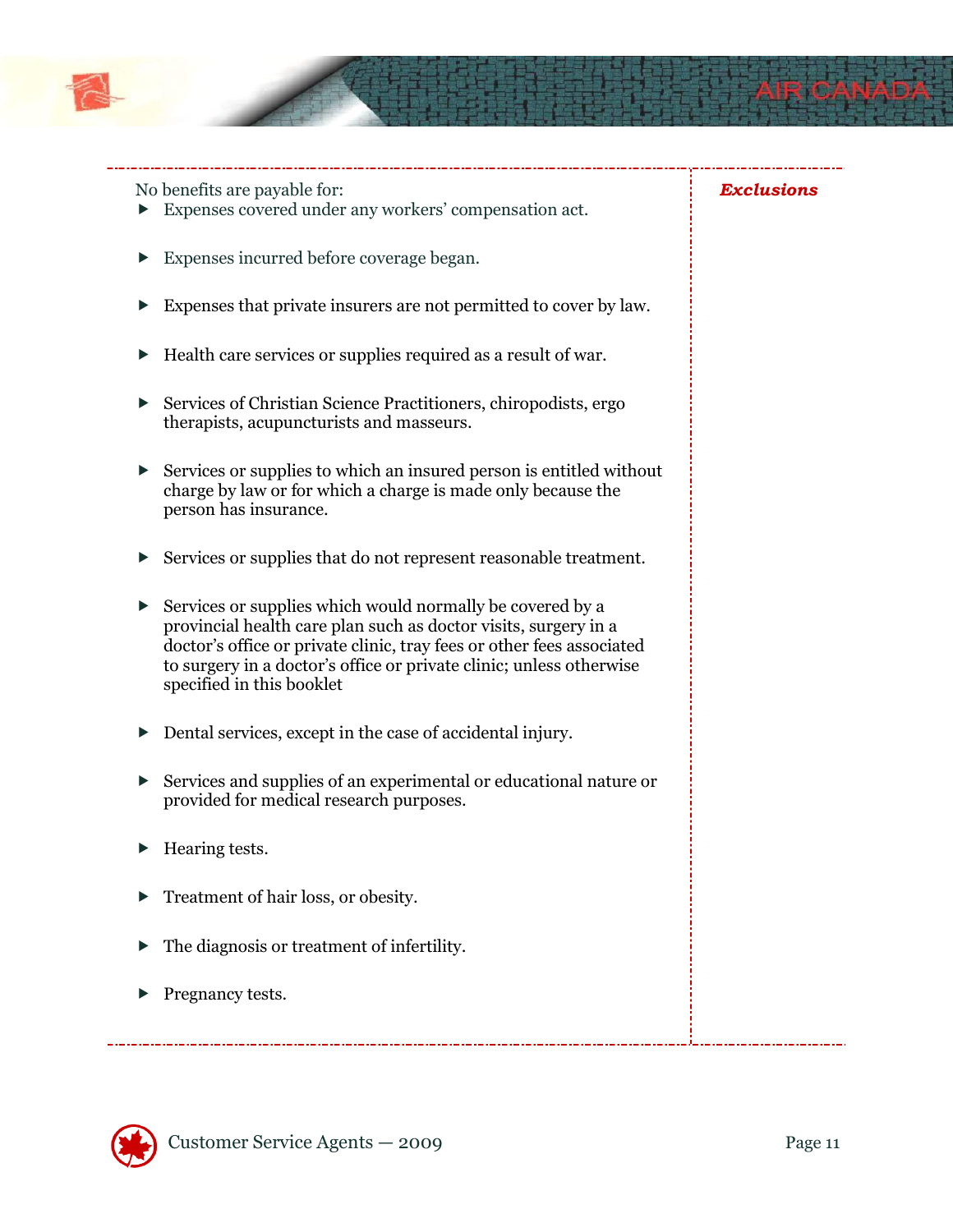

- Sunglasses and safety glasses, unless prescribed for a refractory problem.
- Services or supplies associated with services rendered for exercise, weight loss, physical fitness or sports, environmental or atmospheric control in the home or workplace.
- $\triangleright$  Routine medical examinations, which would be covered under the provincial health care plan.
- Cosmetic or plastic surgery, except if required as a result of an accident occurring while the patient is covered.
- Contraceptive medicines.
- Intra-uterine contraceptive devices (I.U.D.), includes Mirena.
- **Preventative medicines for persons six years and older.**
- Services or treatment received outside Canada, except if required as a result of an unexpected medical emergency, as described under "Eligible medical expenses".
- Vitamins, vitamin supplements, dietary supplements, diet foods and food products, including infant formula, infant foods, salt and sugar substitutes, whether prescribed or not.
- **Drugs or items that do not bear a drug identification number (with** Pr designation) or that are readily available over the counter (see Prescription Drugs – Eligible medical expenses).

Before you or a covered dependent should incur a significant or unusual expense, we recommend that you contact ClaimSecure at 1 888-982-7878 across Canada, to find out if it is covered under the plan.

Exclusions (cont'd)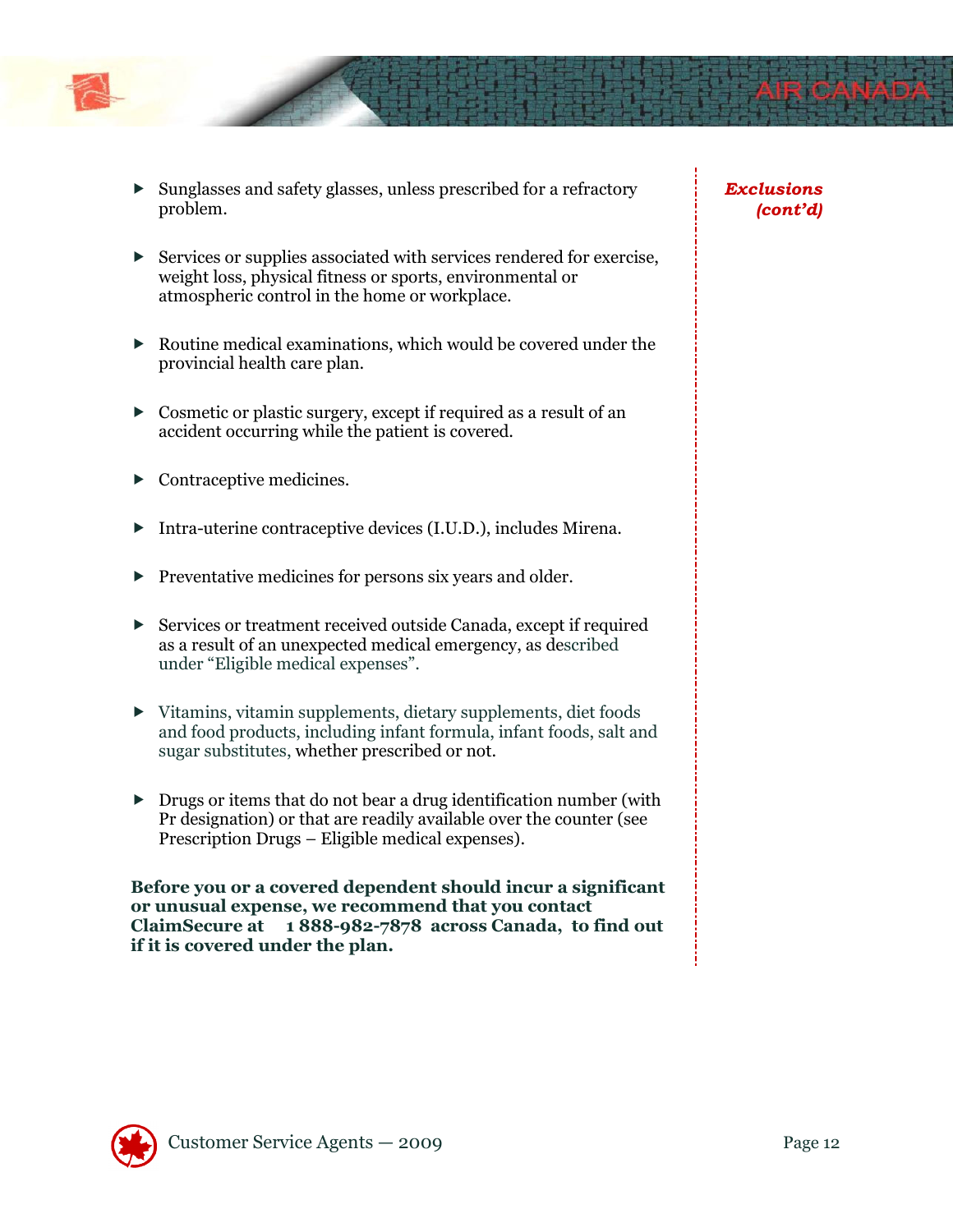

| What happens if I become disabled?<br>If you become disabled and qualify for benefits under the Group<br>Disability Income plan, your supplementary health coverage will<br>continue at no cost to you.<br>If your coverage under the Group Disability Income plan ends,<br>your health care coverage may continue for up to one additional<br>year, provided you pay the total cost. | In the<br>event |
|---------------------------------------------------------------------------------------------------------------------------------------------------------------------------------------------------------------------------------------------------------------------------------------------------------------------------------------------------------------------------------------|-----------------|
| If coverage ends while you or your eligible dependents are totally<br>disabled, benefits will continue for expenses related to that<br>disability until the earliest of:                                                                                                                                                                                                              |                 |
| • the second December 31 following the termination of coverage,<br>$\bullet$ the end of the disability,<br>the date maximum reimbursement is reached,<br>the end of a period equivalent in length to the period during<br>which the person was covered before the disability.                                                                                                         |                 |
| What happens if I take a maternity/child care leave?<br>Your coverage will continue automatically for the duration of the<br>leave.                                                                                                                                                                                                                                                   |                 |
| What happens if I take a leave of absence?<br>If you are on an authorized leave of absence for more than 30 days,<br>you have the option to maintain your coverage for up to 12<br>consecutive months, provided you prepay the total cost.                                                                                                                                            |                 |
| Please contact Employee Services -<br>Portal / Employee Self Service (ESS) tool;<br>1-877-645-5000; e-mail: eServices@aircanada.ca before your last<br>day of work to make the necessary arrangements. Otherwise, your<br>coverage will be suspended for the duration of your leave of<br>absence.                                                                                    |                 |



 $\overline{a}$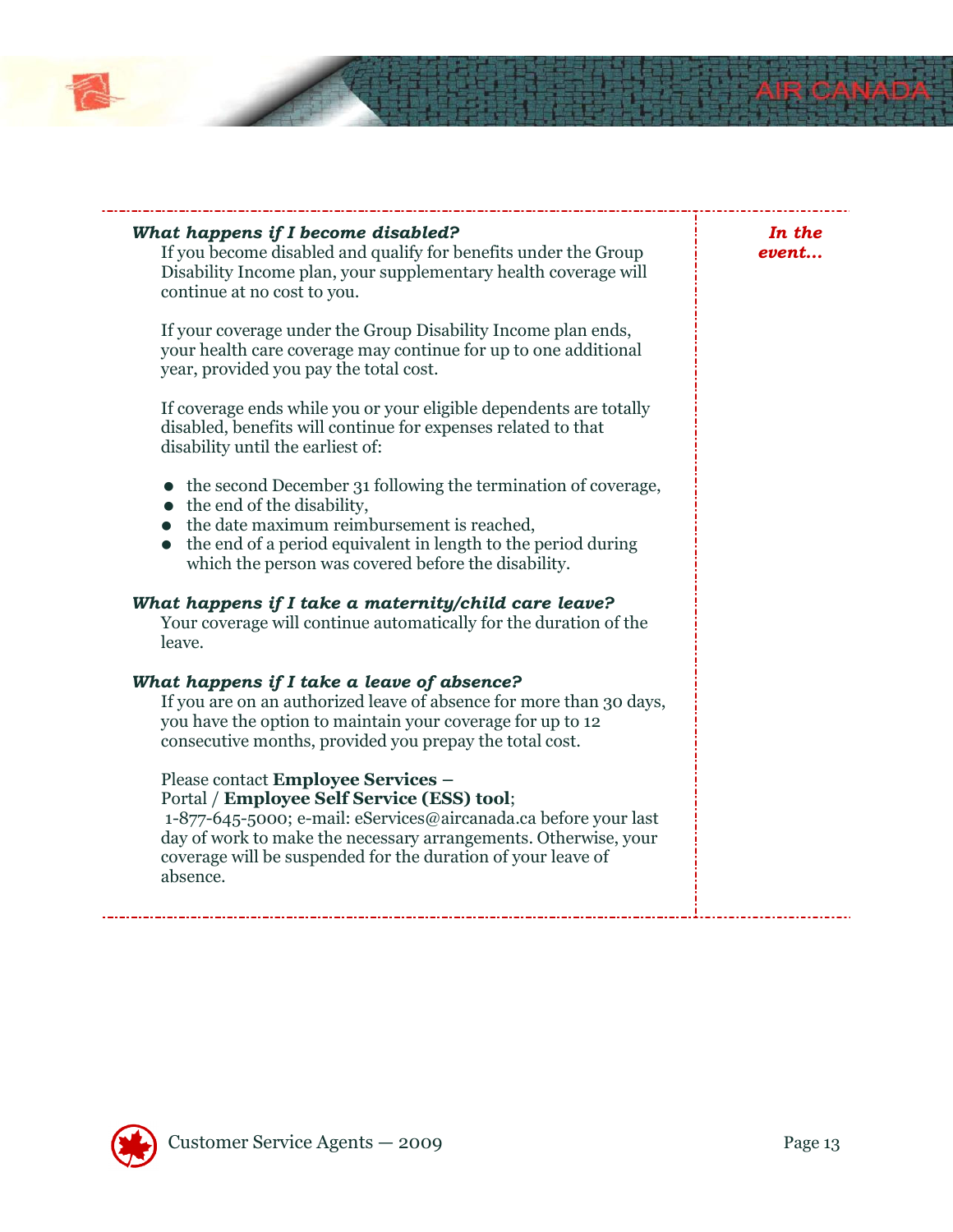#### What happens when I retire?

Coverage under the Group Health Benefit plans for employees who retire from a Canadian work location is currently provided for Air Canada employees who retire:

- on their normal retirement date; or
- when they become eligible for early retirement.

This coverage provides financial assistance toward certain services not covered by the government health care plans.

A booklet describing the coverage for retired employees is available from the Employee Service office inToronto.

Air Canada currently pays for the full cost of Plan  $I -$  Basic Health plan. Retirees pay the difference in cost between Plan I and the Voluntary Supplementary Health plan (Plan II).

To receive the full benefits under these health plans, you must have at least 15 years of Air Canada service. Otherwise, the lifetime maximum will be reduced by 1/15 for each year of service under 15.

#### When does coverage end?

Your coverage will end on the earliest of the following dates:

- your termination of employment,
- 31 days after your retirement,
- $\bullet$  the end of month following your 65<sup>th</sup> birthday,
- your death, and
- 90 days after the group contract ends.

Coverage for your dependents stops when your coverage ends or when they no longer qualify as eligible dependents. In the event of your death, however, your eligible dependents will remain covered for 31 days. If your spouse is entitled to a survivor pension from the Air Canada Pension Plan at the time of your death, he or she will also be eligible for coverage under the Group Health Benefit plans for retired employees.

In the event… (cont'd)

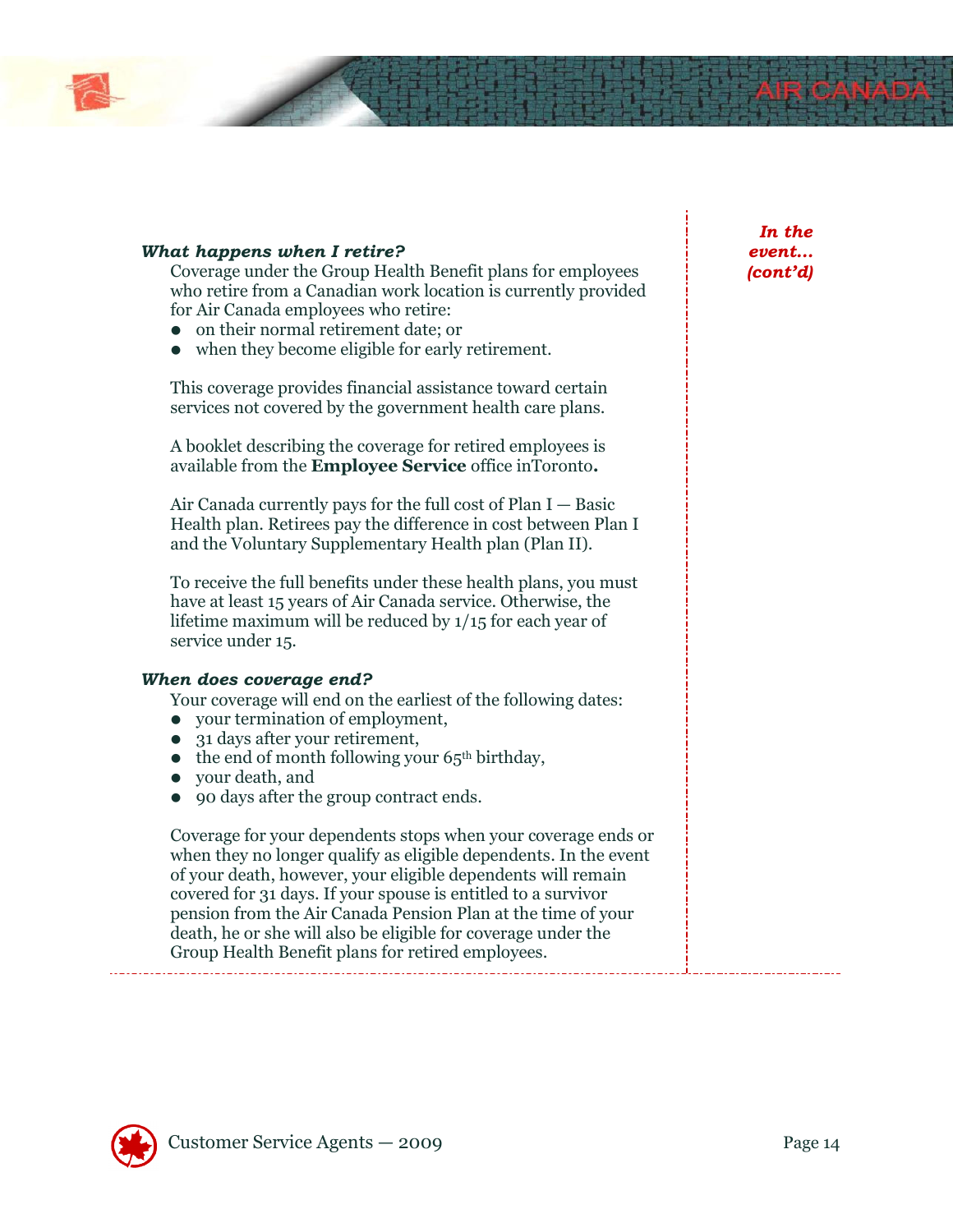The procedure for submitting claims depends on whether you are seeking reimbursement for prescription drugs, medical expenses or for hospital expenses.

#### Claims for prescription drugs

 Simply present your Air Canada Health Care card to your pharmacist to have your claims submitted electronically. All eligible amounts in excess of your annual deductible will be automatically covered under your program.

#### Manual Process

 Complete a 'Drug Claims Transmittal' form available on your ClaimSecure eProfile under the Form section.

For prescribed drugs, only original itemized bills or receipts should be submitted; these will not be returned, except in provinces with pharmacare coverage (Manitoba, Saskatchewan and British-Columbia).

#### Claims for medical expenses

- ▶ Pay the covered expenses. Be sure to ask for receipts.
- ▶ Verify that each receipt includes:
	- $\bullet$  the patient's name
	- the name of the laboratory, physician or pharmacy,
	- the date the service was provided or the purchase was made,
	- a description of the service or products, and
	- the amount charged.
- Complete the 'Health Claim' form available on your ClaimSecure eProfile under the Forms section. The completed form together with your receipts should be sent in the special pre-addressed blue-cornered envelope ACF851N, which is sent by Company mail, to:

Air Canada / ClaimSecure Group Health & Dental Administration Air Canada Centre 1001



How to submit claims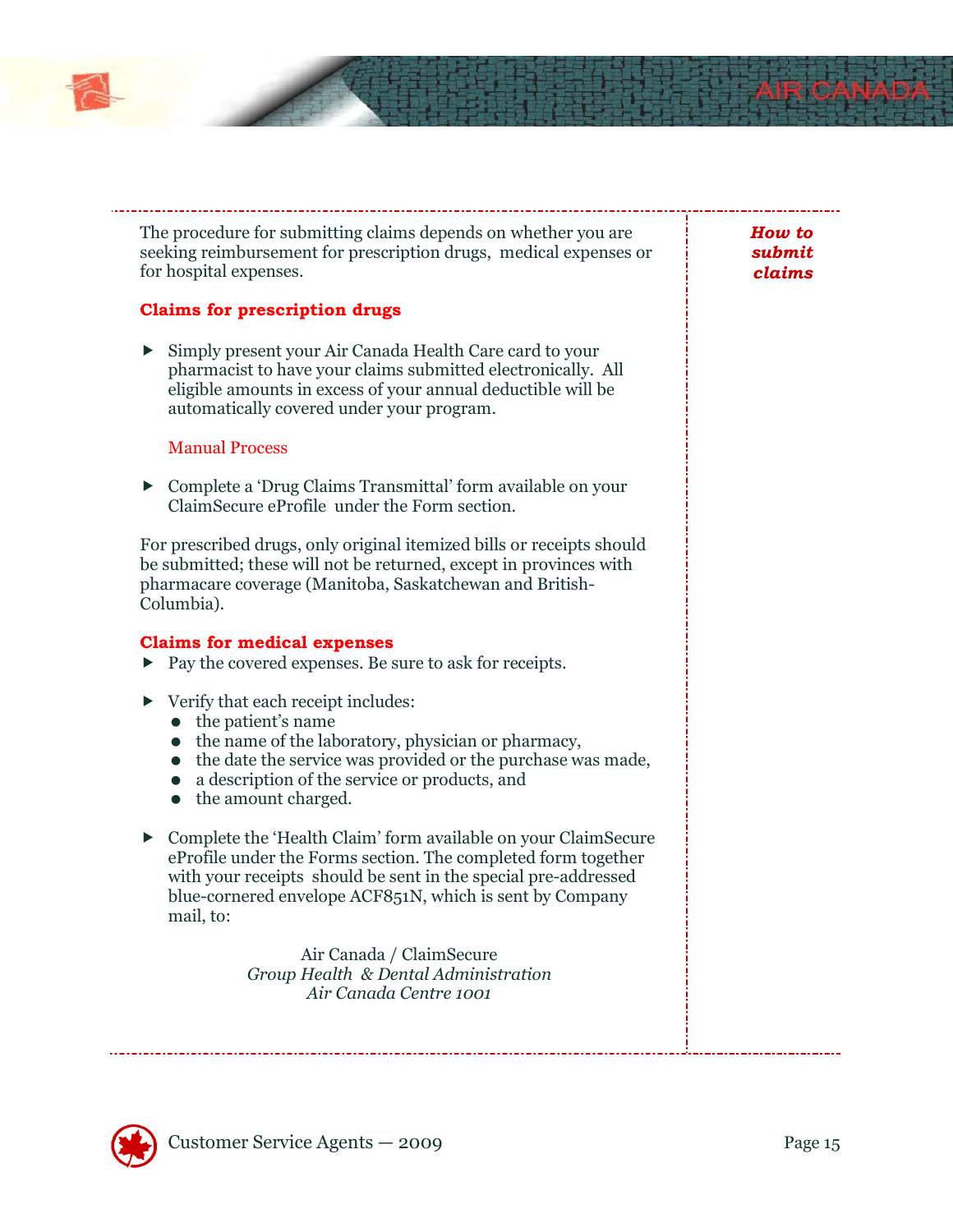

#### Claims for hospital expenses

Simply present your Air Canada Health Care card to the hospital's registrar and the hospital will bill ClaimSecure directly.

#### Do I need a separate Health Care card for my eligible dependents or can they simply use my card?

Employees who register with family coverage will automatically receive two Air Canada Health Care cards, one for you and one for your spouse. Any over age dependents, ie children over the age of 21 who qualify as dependents, will also receive a card for their use. You can contact ClaimSecure for any additional cards or to replace lost cards.

#### How do I claim emergency expenses incurred outside Canada?

Be sure to obtain detailed receipts, in duplicate if possible. First, submit one set of receipts to your provincial health care plan (be sure to keep the duplicate receipts or a photocopy). If you still have eligible expenses remaining after you have received a reimbursement from the provincial plan, attach the provincial plan's statement of payment to the duplicate receipts and submit them with a completed claim form through Company mail, using the special pre-addressed blue-cornered envelope ACF851N, to:

> Air Canada / Claim Secure Group Health & Dental Administration Air Canada Centre 1001

How to submit claims cont'd

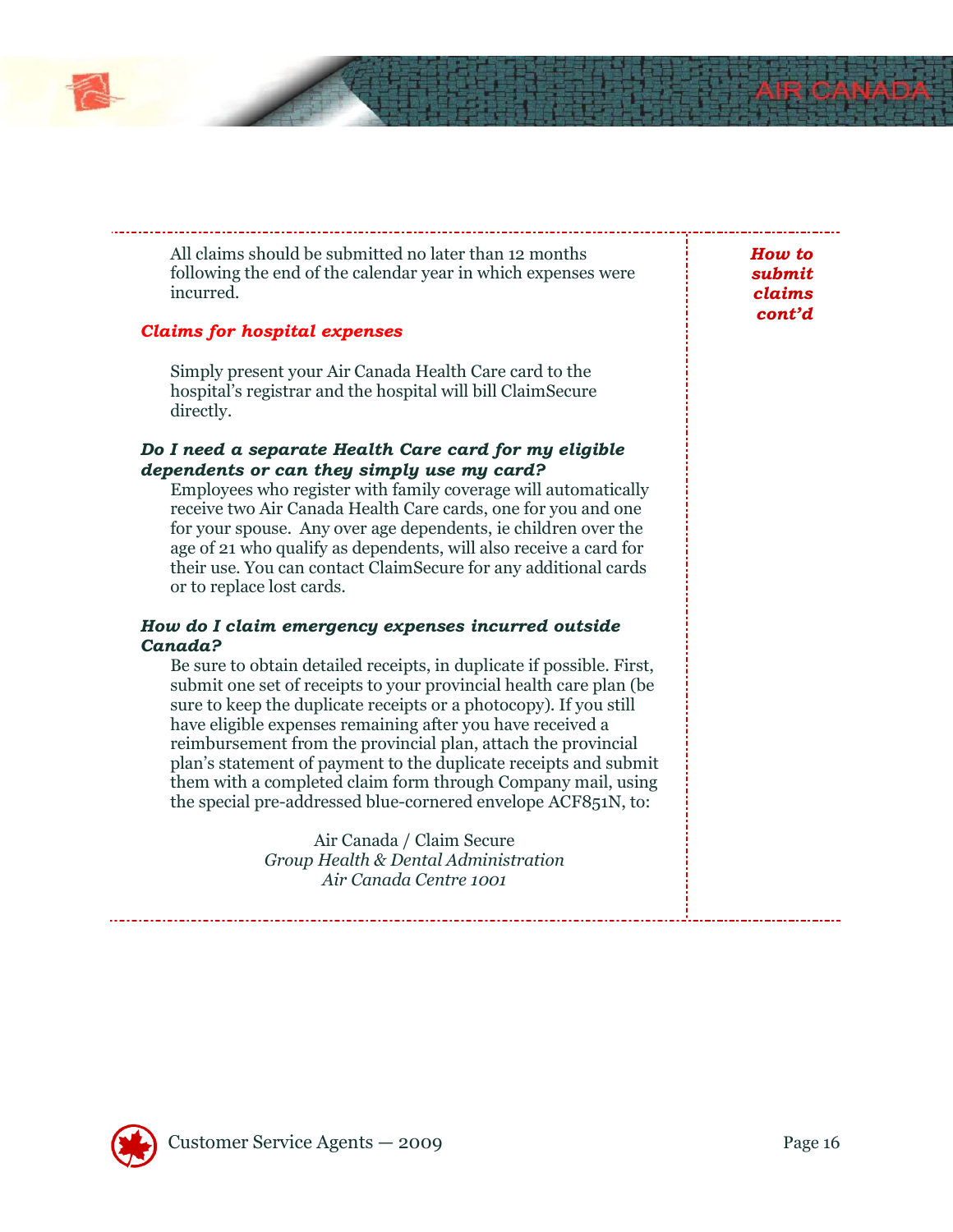

#### What happens if my spouse also has health care coverage at work?

Like most employer-sponsored plans, Air Canada's plan includes a coordination of benefits provision. This means that if you, your spouse or your dependent children are eligible for coverage, you may claim expenses under more than one plan. The total amount reimbursed from all sources, however, may not exceed 100% of the actual expenses incurred.

Here is the procedure to follow:

- You submit your individual claims to Air Canada's Supplementary Health plan.
- Your spouse submits his/her claims to his/her employer's health care plan.The spouse whose birthday, excluding year, comes first in the year submits the claims for all dependent children.
- Any amount not paid by the first plan may be submitted to the second plan for reimbursement.

For dental expenses covered under both the Supplementary Health plan and the Dental plan, benefits will also be coordinated.

#### My spouse also works at Air Canada. Is coordination of benefits allowed in this case? Yes.

How to submit claims cont'd

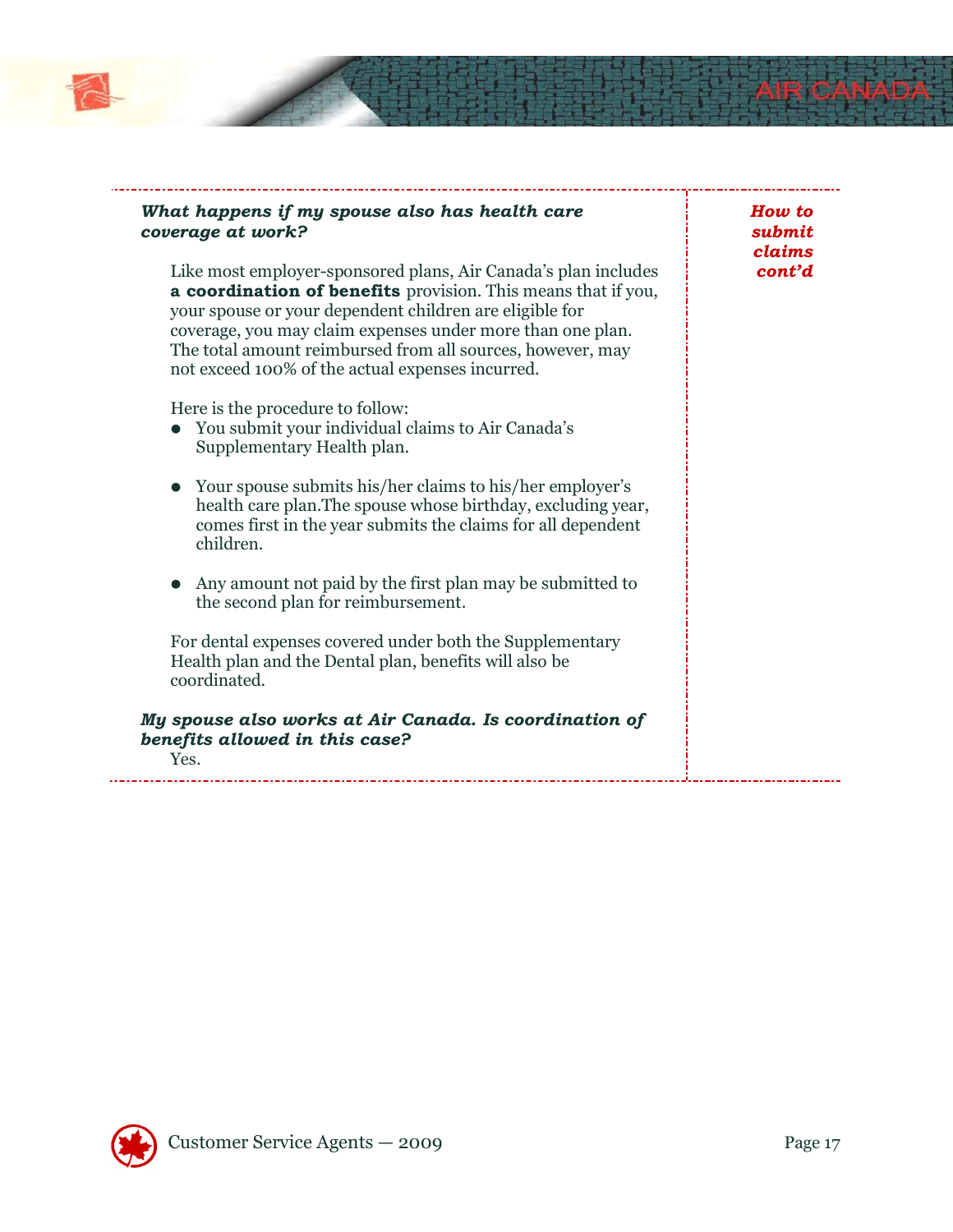

| In this section, the following words have the following respective<br>meaning:                                                                                                                                                                    | Glossary |
|---------------------------------------------------------------------------------------------------------------------------------------------------------------------------------------------------------------------------------------------------|----------|
| Calendar year<br>From January 1 to December 31.                                                                                                                                                                                                   |          |
| Deductible<br>The amount of expenses that you must pay before the plan starts<br>reimbursing you.                                                                                                                                                 |          |
| Hospital<br>This is an institution that:<br>$\bullet$ is legally constituted as a hospital,                                                                                                                                                       |          |
| is open at all times,                                                                                                                                                                                                                             |          |
| is operated primarily for the care and treatment of sick and<br>injured persons as inpatients,                                                                                                                                                    |          |
| has a staff of one or more licensed physicians available at all<br>times,                                                                                                                                                                         |          |
| continually provides 24-hour nursing services by graduate<br>registered nurses,                                                                                                                                                                   |          |
| provides organized facilities for diagnosis and major surgery,<br>and                                                                                                                                                                             |          |
| is not primarily a clinic, nursing home, rest home, or<br>convalescent hospital/home or similar establishment, nor<br>other than incidentally a place for the treatment of alcoholics<br>or drug addicts.                                         |          |
| Qualified professionals<br>Properly registered members of their respective professional<br>association, when required, who, by education and training,<br>are licensed and authorized by law to practise in the area<br>where treatment is given. |          |

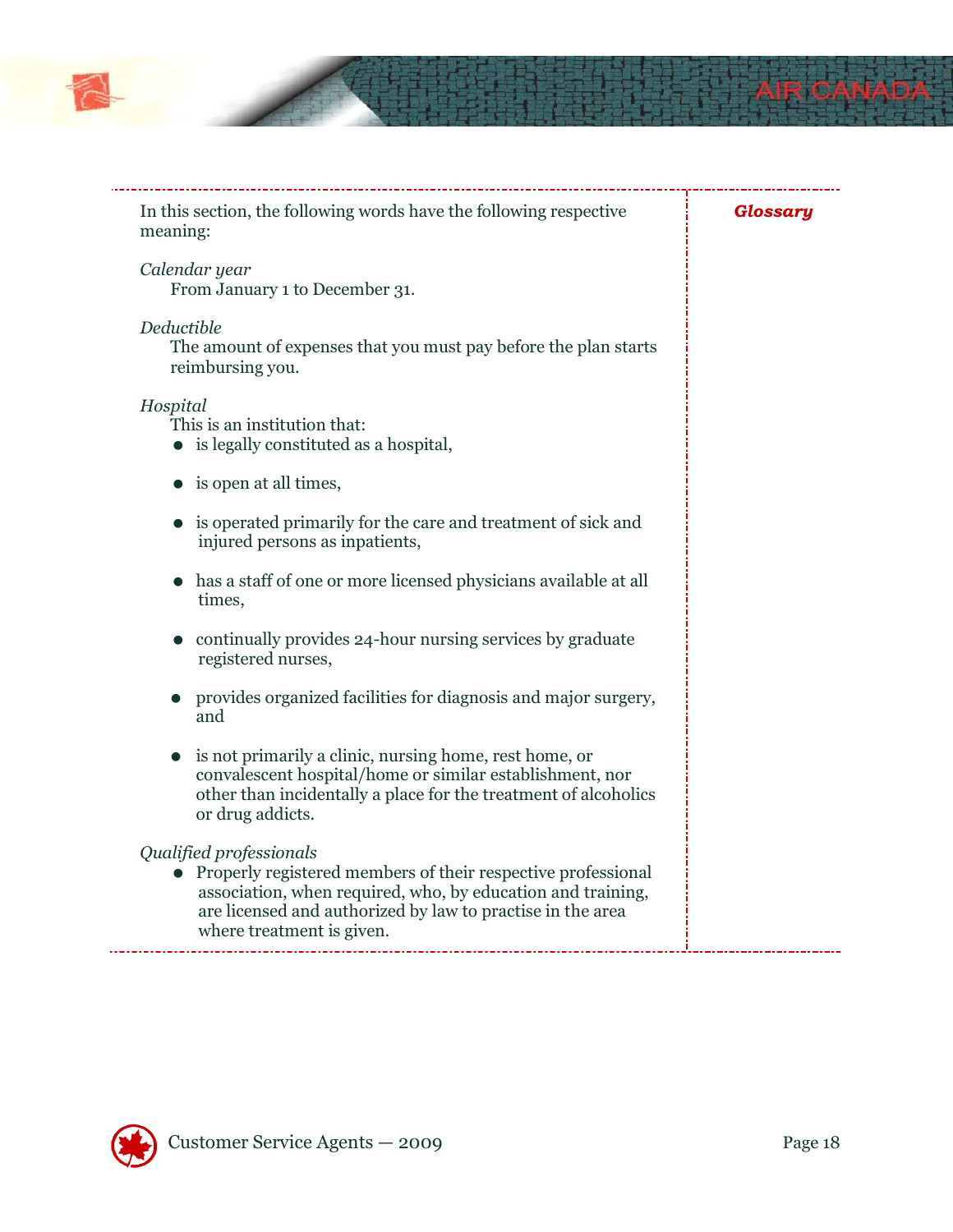### International SOS Assistance Access program Once you are covered under the Supplementary Health plan, you and your eligible dependents automatically become covered under this plan. Joining the plan Air Canada pays the entire cost of the **International SOS** Assistance Access program. Do I have to pay income tax on this coverage? You do not pay income tax on this coverage, except if you live in Quebec where current legislation requires that you pay provincial income tax on Air Canada's cost to provide this coverage. Cost The plan provides 24 hours a day, seven days a week, access to a worldwide communications and health care network designed to assist you in case of a medical emergency while travelling outside of Canada. Note that it does not provide insurance coverage for hospital and medical expenses; these expenses are covered under the provincial health care plan and/or the Supplementary Health plan. The International SOS Assistance Access program offers the following services: Emergency evacuation When adequate facilities are not available locally, SOS provides emergency evacuation to the nearest medical facility to assist with the required care.  $\blacktriangleright$  Medically supervised repatriation Following the stabilization of the medical condition, SOS arranges for the repatriation of the covered person under medical supervision, to an appropriate hospital or other health care facility near the residence in Canada. When medically necessary, this will include the cost of road ambulance to and from airports, the cost of one way airfare plus additional airfare, if necessary, to accommodate a stretcher. Any valid open-return air ticket held by this covered person will be utilized. Coverage

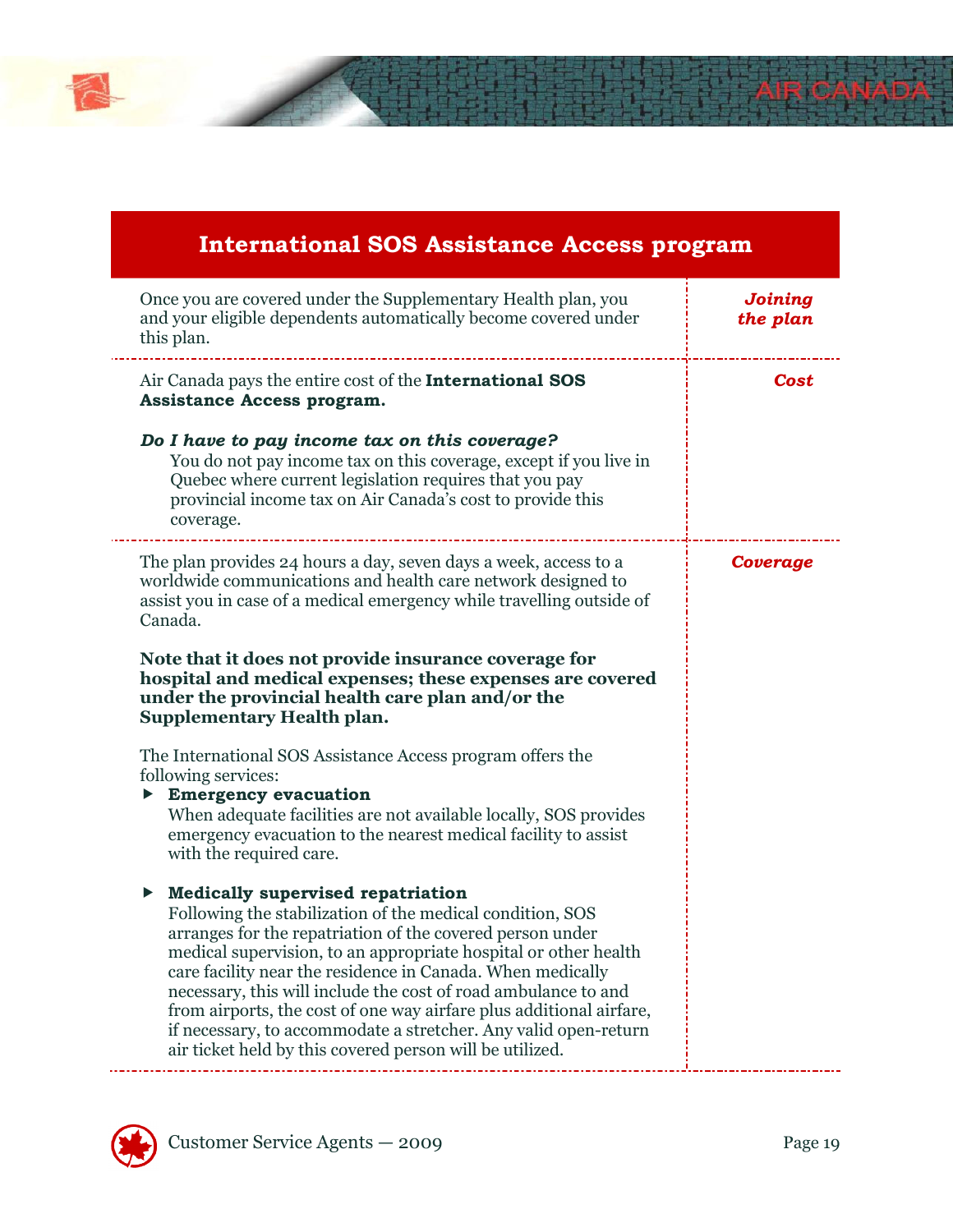

#### $\triangleright$  Return home of covered travelling companions

When a covered person is hospitalized outside Canada due to an emergency injury or illness, other covered persons travelling with the person hospitalized will be returned to their residence in Canada, provided they cannot use their original means of transportation for that purpose. A qualified escort will be provided for covered unattended dependent children under the age of 16. In addition, up to \$100 (Cdn) a day for seven days will be paid for the extra cost of commercial accommodation and meals incurred by one companion to remain with the person hospitalized.

#### Emergency visit from a family member

SOS will reimburse one round trip economy airfare for any one spouse, parent, child, brother or sister to be with a covered person confined in a hospital abroad, when medically necessary, or to identify the deceased before the release of the body.

#### $\blacktriangleright$  Hospital deposits

If you need to be hospitalized while travelling, SOS guarantees or wires the required hospital admittance fee, up to \$1,000.

#### $\blacktriangleright$  Repatriation of mortal remains

In the event of death while travelling, SOS provides assistance for the repatriation of the body or ashes to the international airport nearest the place of burial in Canada. Covered services and expenses will include post-mortem treatment, any necessary government authorization and a coffin required for international transportation. Funeral and burial expenses are not covered.

#### **Legal services**

Whenever legal services are required, SOS provides assistance in locating legal services and in obtaining funds from the covered persons' family in Canada for the purpose of posting bail bonds where permitted by local law, when such assistance is necessary due to accidents, traffic violations or other civil offenses. You are responsible for any fees incurred with the lawyer once the referral has been made.

#### $\blacktriangleright$  Access to interpreters

Interpreter services in SOS Centers are provided at no charge. However, you are responsible for any fees if you require the presence or personal services of an interpreter.